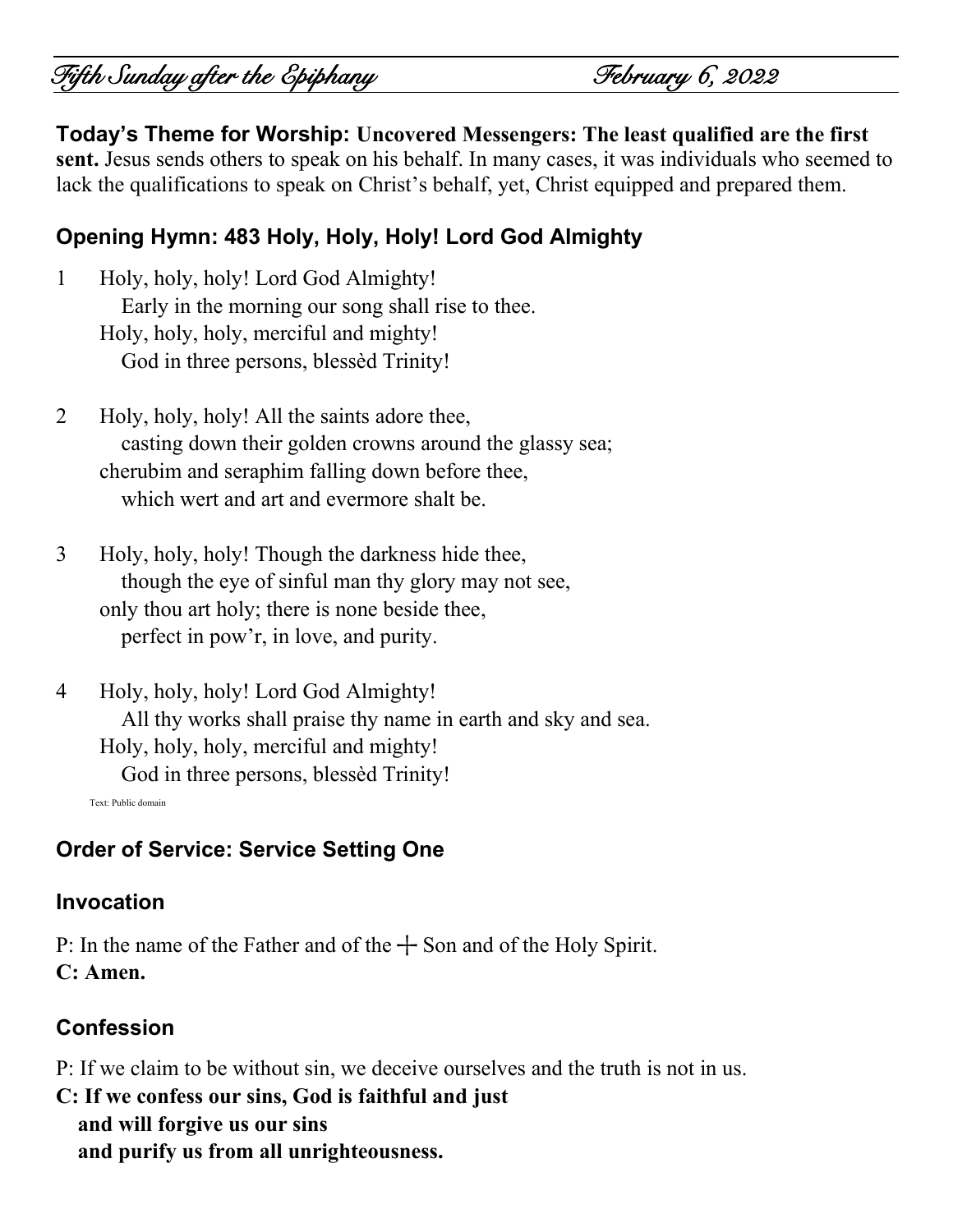P: Let us confess our sins to the Lord. **C: Holy God, gracious Father, I am sinful by nature and have sinned against you in my thoughts, words, and actions. I have not loved you with my whole heart; I have not loved others as I should. I deserve your punishment both now and forever. But Jesus, my Savior, paid for my sins with his innocent suffering and death. Trusting in him, I pray: God, have mercy on me, a sinner.**

# **Absolution**

Our gracious Father in heaven has been merciful to us. He sent his only Son, Jesus Christ, who gave his life as the atoning sacrifice for the sins of the whole world. Therefore, as a called servant of Christ and by his authority, I forgive you all your sins in the name of the Father and of the  $+$  Son and of the Holy Spirit. **Amen.**

# **Lord, Have Mercy**

P: In peace let us pray to the Lord. **C: Lord, have mercy.**

P: For the peace from above and for our salvation, let us pray to the Lord. **C: Lord, have mercy.**

P: For the peace of the whole world, for the well-being of the Church of God, and for the unity of all, let us pray to the Lord.

# **C: Lord, have mercy.**

P: For this holy house and for all who offer here their worship and praise, let us pray to the Lord.

# **C: Lord, have mercy.**

P: Help, save, comfort, and defend us, gracious Lord. **C: Amen.**

# **Glory Be to God**

Glory be to God on high, and on earth peace, good will toward men. We praise you, we bless you, we worship you, we glorify you, we give thanks to you, for your great glory,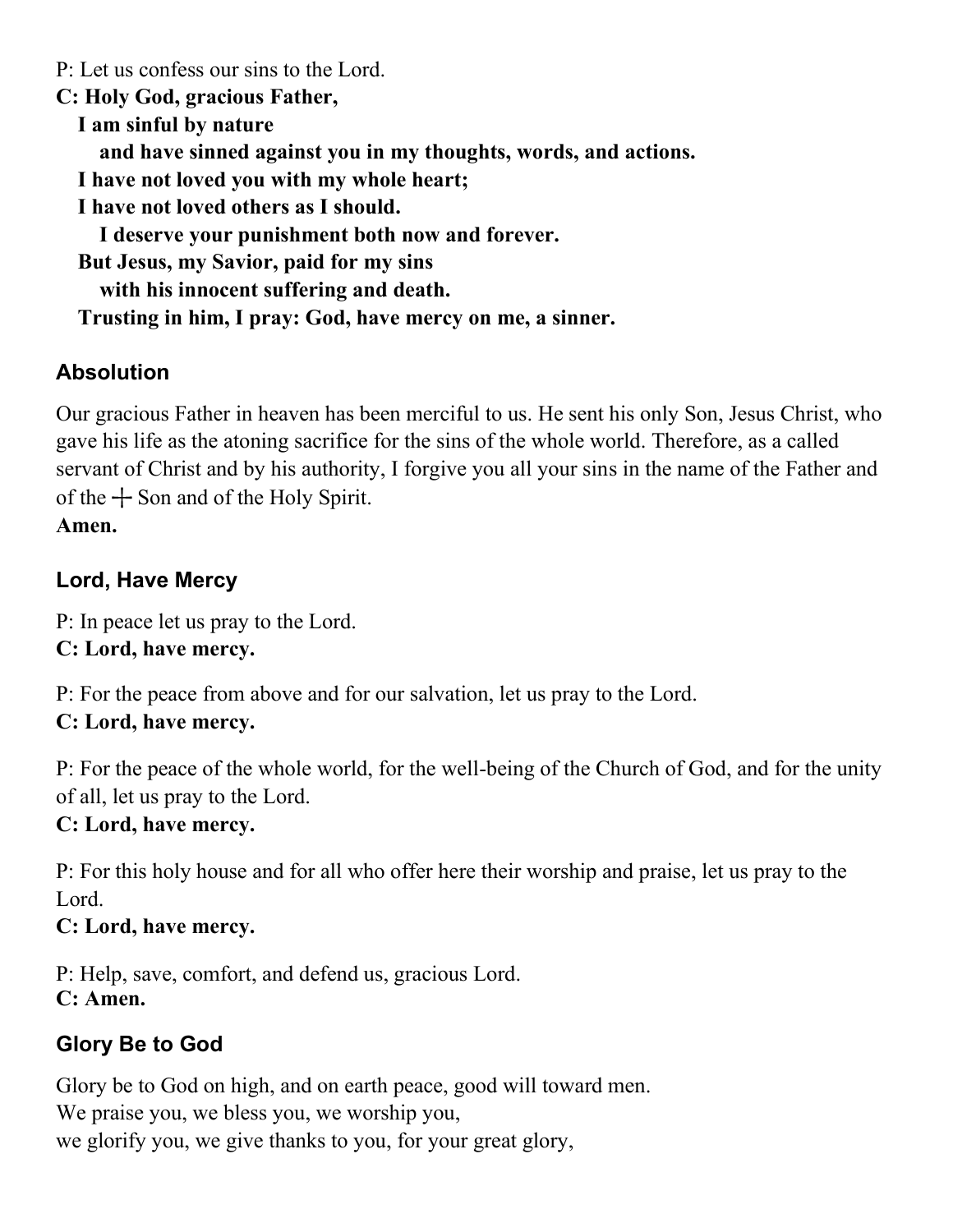O Lord God, heav'nly King, God the Father Almighty. O Lord, the only-begotten Son, Jesus Christ; O Lord God, Lamb of God, Son of the Father, you take away the sin of the world; have mercy on us. You take away the sin of the world; receive our prayer. You sit at the right hand of God the Father; have mercy on us. For you only are holy; you only are the Lord. You only, O Christ, with the Holy Spirit, are most high in the glory of God the Father. Amen.

## **Salutation**

P: The Lord be with you.

# **C: And also with you.**

# **Prayer of the Day**

P: Let us pray.

Gracious Lord, you call and appoint us to proclaim the good news of your Son despite our sins and weaknesses. Purify us by your grace, remove our uncertainties, and work through us to fill the nets of your kingdom with those lost in the darkness of death; through your Son, Jesus Christ our Lord, who lives and reigns with you and the Holy Spirit, one God, now and forever. **C: Amen.**

# **Special Music: I Hear the Savior Calling**

# **First Reading: Isaiah 6:1–8**

In the year that King Uzziah died, I saw the Lord sitting on a throne, high and exalted, and the train of his robe filled the temple. <sup>2</sup>Above him stood the seraphim. Each one had six wings. With two they covered their faces. With two they covered their feet. With two they flew.  $3$ One called to another and said,

Holy, holy, holy, is the LORD of Armies!

The whole earth is full of his glory!

<sup>4</sup>The foundations of the thresholds shook at the voice of the one who called, and the temple was filled with smoke.

<sup>5</sup>Then I said, "I am doomed! I am ruined, because I am a man with unclean lips, and I dwell among a people with unclean lips, and because my eyes have seen the King, the LORD of Armies!"

<sup>6</sup>Then one of the seraphim flew to me, carrying a glowing coal in his hand, which he had taken from the altar with tongs. <sup>7</sup>He touched my mouth with the coal and said, "Look, this has touched your lips, so your guilt is taken away, and your sin is forgiven."

<sup>8</sup>Then I heard the Lord's voice, saying, "Whom shall I send? Who will go for us?" Then I said, "Here I am. Send me!"

P: The Word of the Lord **C: Thanks be to God**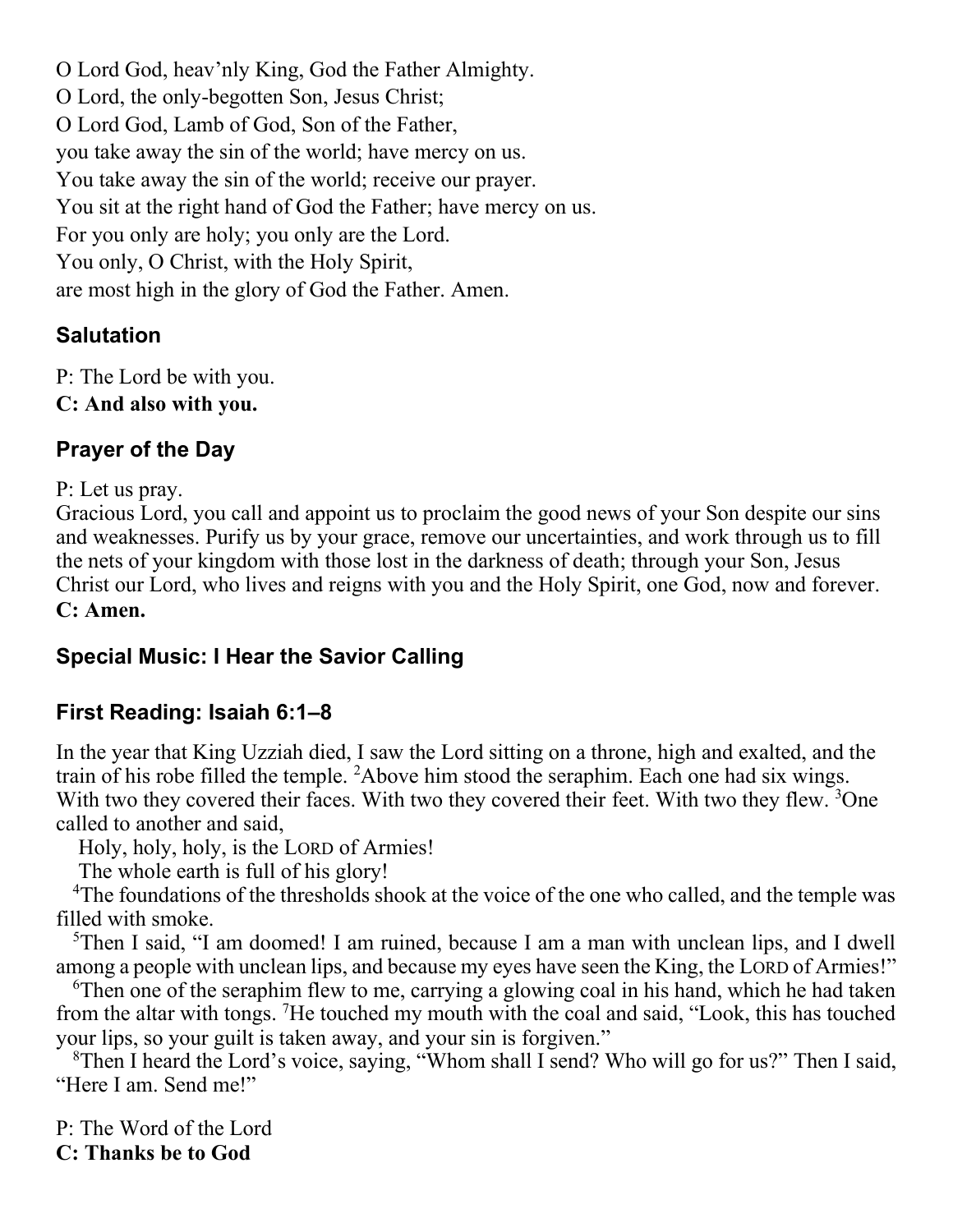## **Psalm of the Day: 67E O God, Show Us Your Mercy**

1 O God, show us your mercy and bless us with your grace; and cause to shine upon us the brightness of your face, that so your way most holy on earth may soon be known, and unto ev'ry people your saving grace be shown. Let all the peoples praise you, let all the nations sing; in ev'ry land let praises and songs of gladness ring.

2 For you will judge the peoples in truth and righteousness, your rule of perfect justice all nations will confess. Let all the peoples praise you, let all the nations sing; then earth in rich abundance to us its fruit shall bring. The Lord our God will bless us, his richest blessing send, and all creation praise him to earth's remotest end.

Text: Public domain

## **Second Reading: Romans 10:12–17**

<sup>12</sup>So there is no distinction between Jew and Greek, because the same Lord is Lord of all, who gives generously to all who call on him. <sup>13</sup>Yes, "Everyone who calls on the name of the Lord will be saved."

<sup>14</sup>So then, how can they call on the one they have not believed in? And how can they believe in the one about whom they have not heard? And how can they hear without a preacher? <sup>15</sup>And how can they preach unless they are sent? Just as it is written, "How beautiful are the feet of those who preach the good news of peace, who preach the gospel of good things!"

<sup>16</sup>But not all obeyed the gospel. For Isaiah says, "Lord, who believed our message?" <sup>17</sup>So then, faith comes from hearing the message, and the message comes through the word of Christ.

P: The Word of the Lord **C: Thanks be to God**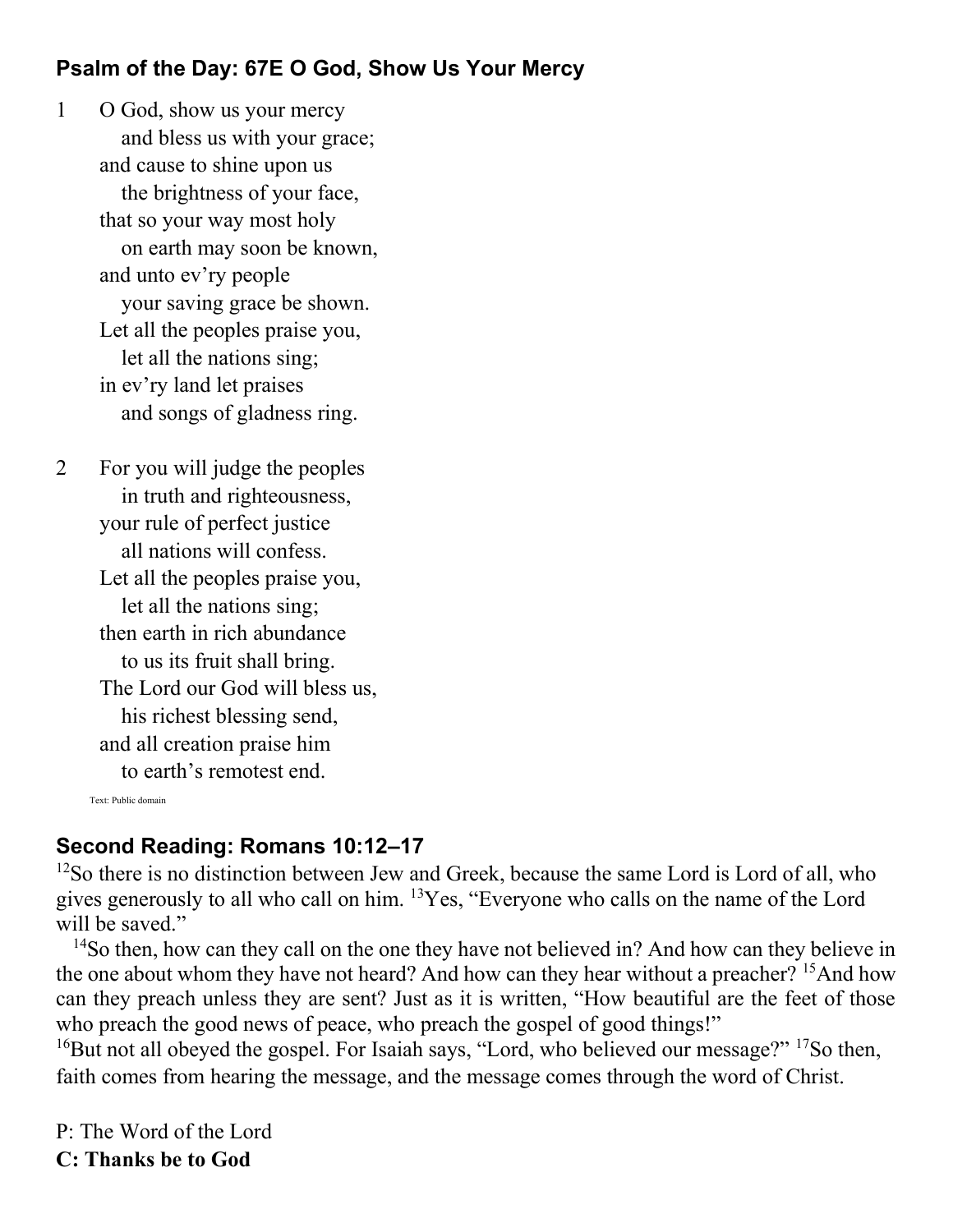### **Gospel Acclamation**

Alleluia, alleluia, alleluia. Jesus is the light of the world; in him we have the light of life. Alleluia, alleluia, alleluia.

### **Gospel: Luke 5:1–11**

One time, while the crowd was pressing in on Jesus and listening to the word of God, he was standing by the Lake of Gennesaret. <sup>2</sup>He saw two boats there along the lakeshore. The fishermen had left them and were washing their nets. <sup>3</sup> Jesus got into one of the boats, which belonged to Simon, and asked him to put out a little from the shore. He sat down and began teaching the crowds from the boat. <sup>4</sup>When he had finished speaking, he said to Simon, "Put out into the deep water, and let down your nets for a catch."

<sup>5</sup>Simon answered him, "Master, we worked hard all through the night and caught nothing. But at your word I will let down the nets." <sup>6</sup>When they had done this, they caught a great number of fish, and their nets were about to tear apart. <sup>7</sup>They signaled their partners in the other boat to come and help them. They came and filled both boats, so that they began to sink. <sup>8</sup>When Simon Peter saw this, he fell down at Jesus' knees, saying, "Go away from me, because I am a sinful man, Lord." <sup>9</sup>For Peter and all those with him were amazed at the number of fish they had caught, <sup>10</sup>and so were James and John, the sons of Zebedee, who were partners with Simon.

Jesus said to Simon, "Have no fear. From now on you will be catching people." <sup>11</sup>After they brought their boats to the shore, they left everything and followed him.

P: The Gospel of the Lord. **C: Praise be to you, O Christ!** 

## **Hymn of the Day: 745 Hark, the Voice of Jesus Crying**

1 Hark, the voice of Jesus crying, "Who will go and work today? Fields are ripe and harvests waiting; who will bear the sheaves away?" Loud and long the Master calleth; rich reward he offers thee. Who will answer, gladly saying, "Here am I, send me, send me"?

2 If you cannot speak like angels, if you cannot preach like Paul, you can tell the love of Jesus, you can say he died for all. If you cannot rouse the wicked with the judgment's dread alarms, you can lead the little children to the Savior's waiting arms.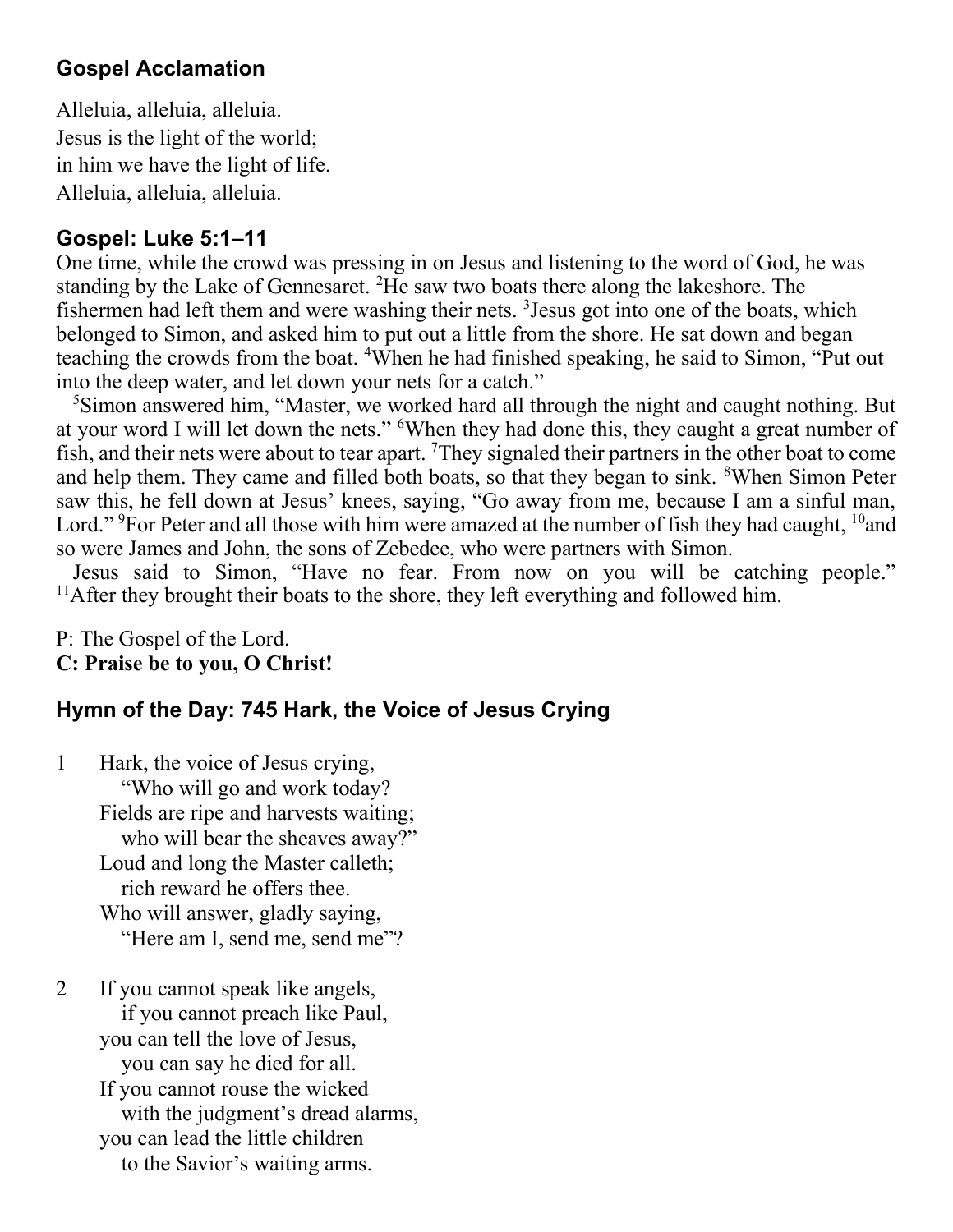3 If you cannot be a watchman, standing high on Zion's wall, pointing out the path to heaven, off'ring life and peace to all, with your prayers and with your off'rings you can do what God demands; you can be like faithful Aaron, holding up the prophet's hands.

4 Let none hear you idly saying, "There is nothing I can do," while the multitudes are dying, and the Master calls for you. Take the task he gives you gladly, let his work your pleasure be; answer quickly when he calleth, "Here am I, send me, send me!"

Text: Public domain

#### **Sermon**

#### **Nicene Creed**

**We believe in one God, the Father, the Almighty, maker of heaven and earth, of all that is, seen and unseen.**

**We believe in one Lord, Jesus Christ, the only Son of God, eternally begotten of the Father, God from God, Light from Light, true God from true God, begotten, not made, of one being with the Father. Through him all things were made. For us and for our salvation, he came down from heaven, was incarnate of the Holy Spirit and the Virgin Mary, and became truly human. For our sake he was crucified under Pontius Pilate. He suffered death and was buried. On the third day he rose again in accordance with the Scriptures.**

 **He ascended into heaven**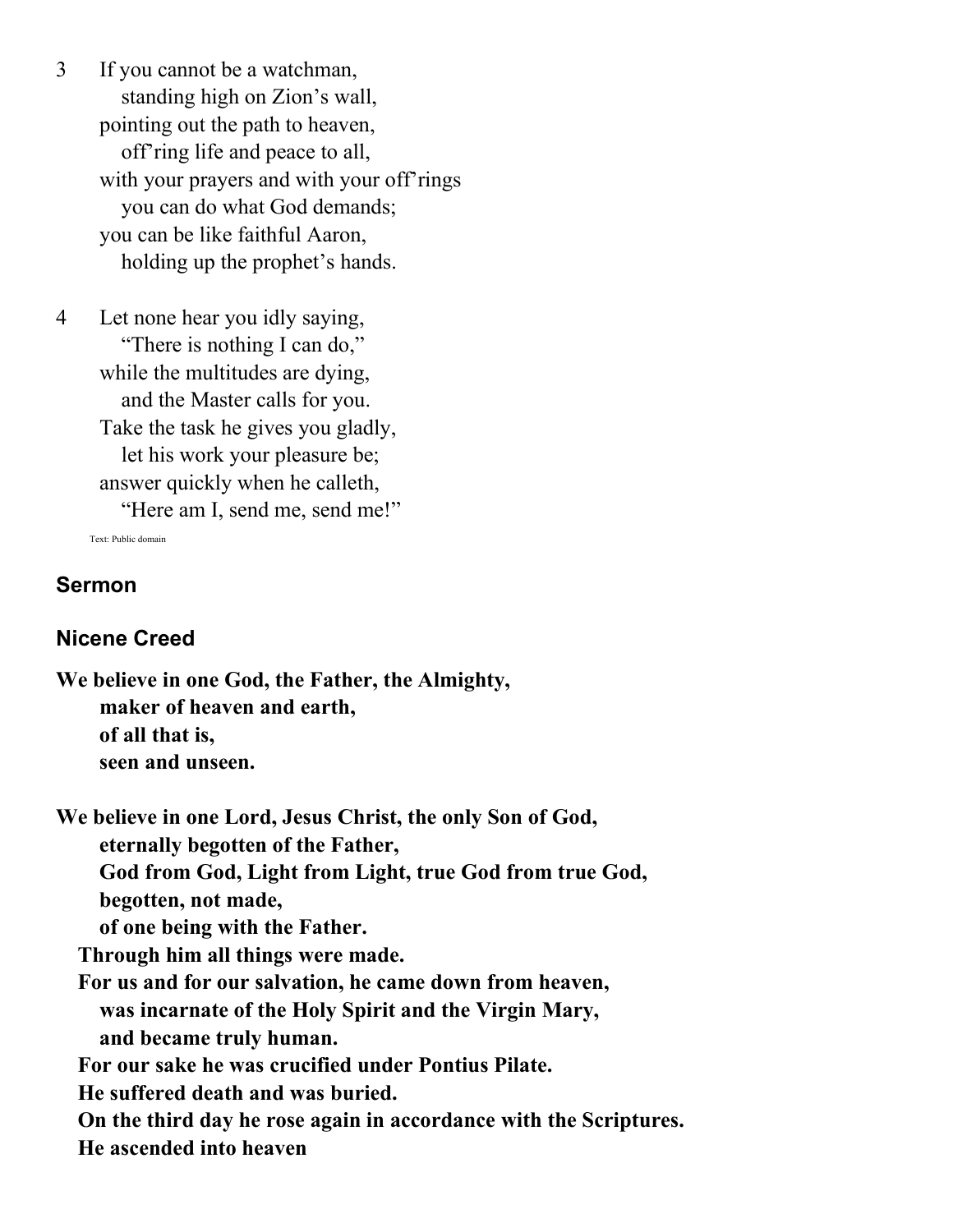**and is seated at the right hand of the Father. He will come again in glory to judge the living and the dead, and his kingdom will have no end.**

**We believe in the Holy Spirit,**

 **the Lord, the giver of life, who proceeds from the Father and the Son, who in unity with the Father and the Son is worshiped and glorified, who has spoken through the prophets. We believe in one holy Christian and apostolic Church. We acknowledge one baptism for the forgiveness of sins. We look for the resurrection of the dead and the life of the world to come. Amen.**

# **Prayer of the Church**

# **Offering**

You can give your offerings from your smartphone with the new **Vanco Mobile** app, which can be downloaded for free at Google Play or the App Store. You can also give at [holytrinitylutheranwyoming.com](http://holytrinitylutheranwyoming.com/) by clicking the Offerings link at the top of the page. If you have any questions about any of these options, please contact Dave Vogel at [financialsecretary@holytrinity-wels.net](mailto:financialsecretary@holytrinity-wels.net) or 616-808-6320.



# **Offering Prayer**

# **The Sacrament**

P:The Lord be with you. **C: And also with you.**

P: Lift up your hearts. **C: We lift them up to the Lord.**

P: Let us give thanks to the Lord our God. **C: It is right to give him thanks and praise.**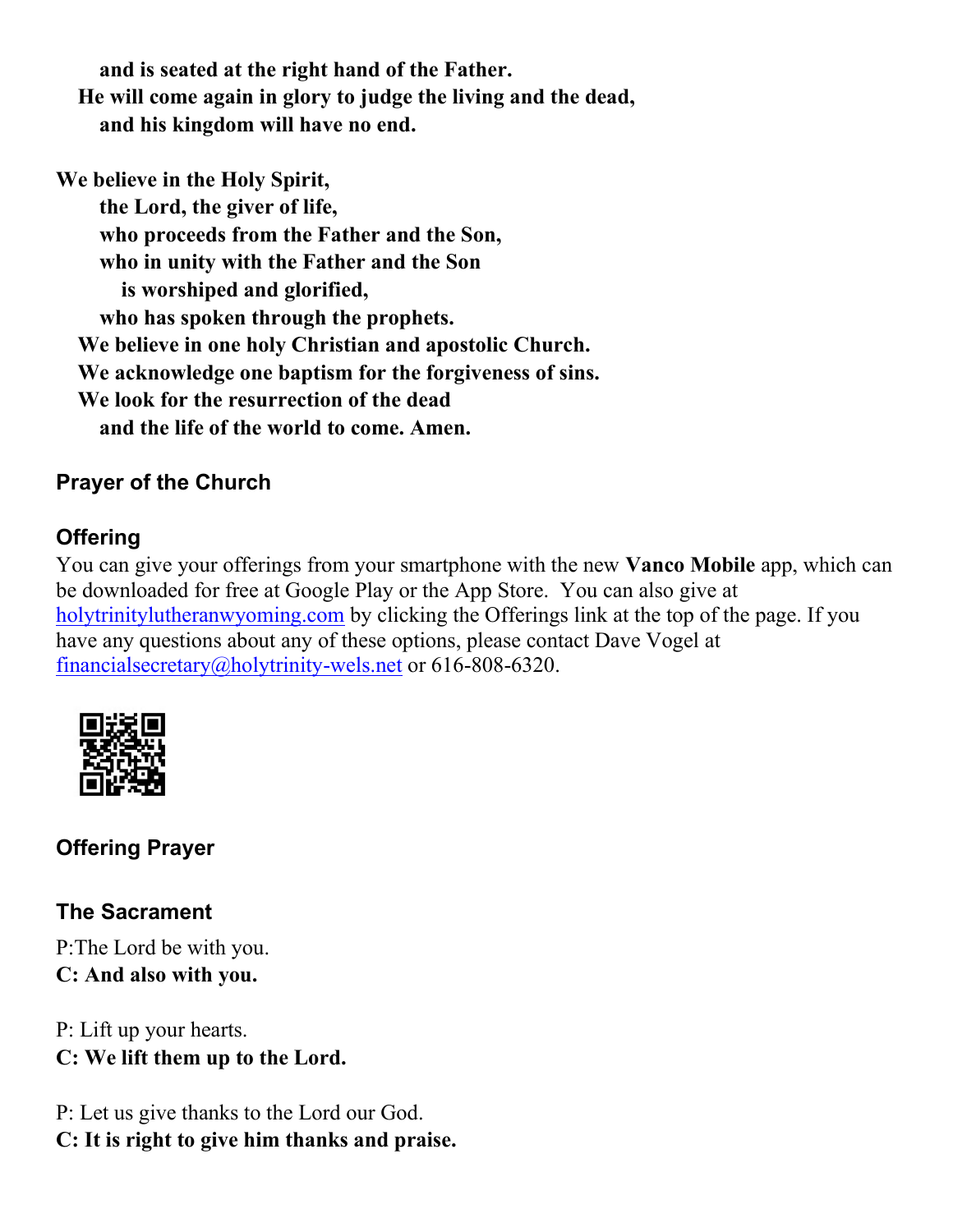It is truly good and right that we should at all times and in all places give you thanks, O Lord, holy Father, almighty and everlasting God, through Jesus Christ our Lord, who lived among us as a human being and revealed his glory as your only Son, full of grace and truth. Therefore, with all the saints on earth and hosts of heaven, we praise your holy name and join their glorious song:

# **Holy, Holy, Holy**

Holy, holy, holy Lord God of heavenly hosts: heav'n and earth are full of your glory. Hosanna, hosanna, hosanna in the highest.

Blessed is he, blessed is he, blessed is he who comes in the name of the Lord. Hosanna, hosanna, hosanna in the highest.

# **Prayer of Thanksgiving**

We give thanks to you, O God, through your dear Son, Jesus Christ, whom you sent to be our Savior, our Redeemer, and the messenger of your grace. Through him you made all things; in him you are well pleased. He is the incarnate Word, conceived by the Holy Spirit and born of the Virgin Mary. To fulfill your promises, he stretched out his hands on the cross and released from eternal death all who believe in you.

As we remember Jesus' death and resurrection, we thank you that you have gathered us together to receive your Son's body and blood. Send us your Spirit, unite us as one, and strengthen our faith so that we may praise you in your Son, Jesus Christ. Through him, we glorify and honor you, O God our Father, with the Holy Spirit, one God, now and forever. **C: Amen.**

# **Lord's Prayer**

**Our Father in heaven, hallowed be your name, your kingdom come, your will be done on earth as in heaven. Give us today our daily bread. Forgive us our sins, as we forgive those who sin against us. Lead us not into temptation, but deliver us from evil. For the kingdom, the power, and the glory are yours now and forever. Amen.**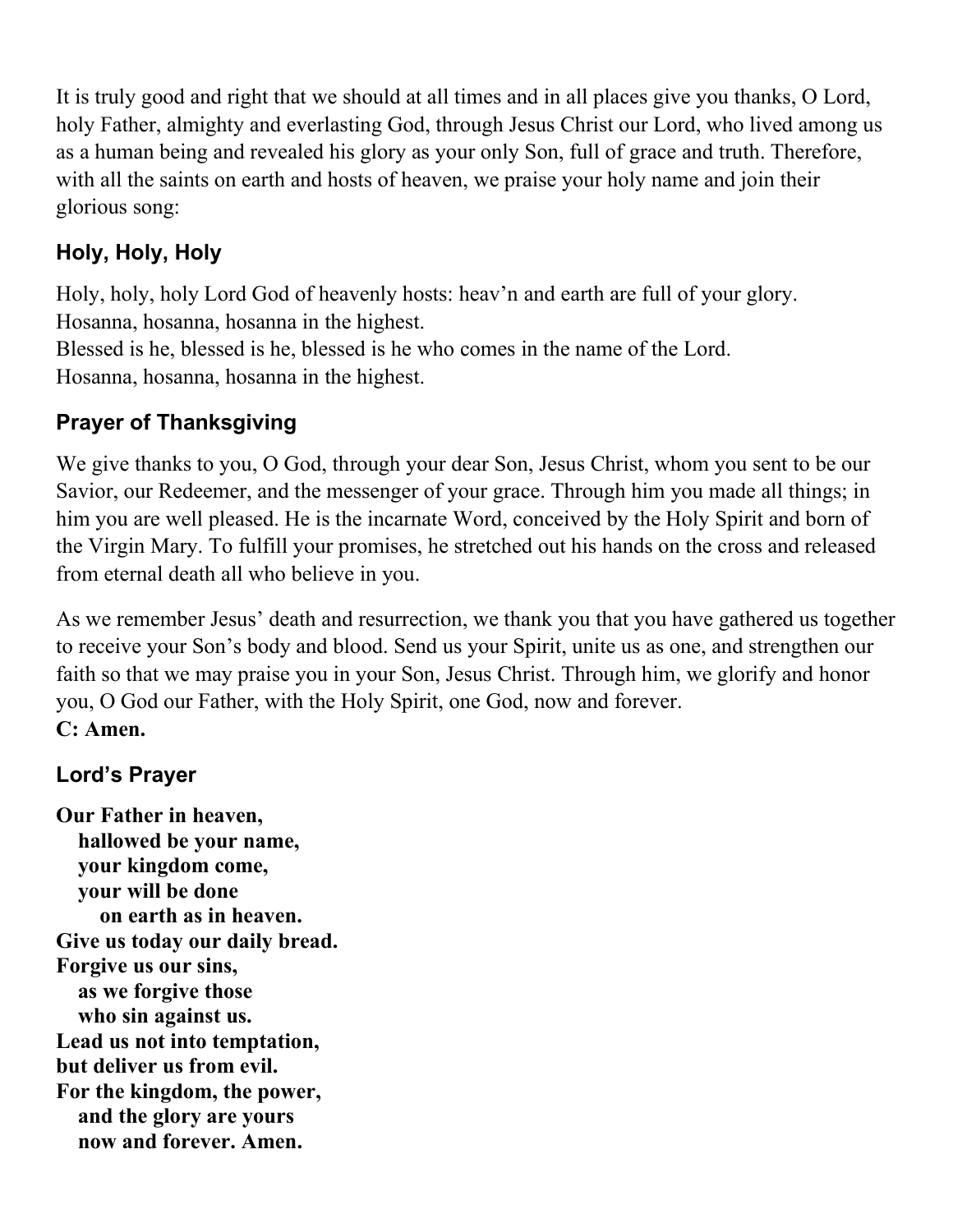## **Words of Institution**

Our Lord Jesus Christ, on the night he was betrayed, took bread; and when he had given thanks, he broke it and gave it to his disciples, saying, "Take and eat; this is my  $+$  body, which is given for you. Do this in remembrance of me."

Then he took the cup, gave thanks, and gave it to them, saying, "Drink from it, all of you; this is  $my + blood of the new covenant, which is poured out for you for the for giveness of sins. Do$ this, whenever you drink it, in remembrance of me."

P: The peace of the Lord be with you always. **C: Amen.**

# **O Christ, Lamb of God**

O Christ, Lamb of God, you take away the sin of the world; have mercy on us. O Christ, Lamb of God, you take away the sin of the world; have mercy on us. O Christ, Lamb of God, you take away the sin of the world; grant us your peace. Amen.

# **Distribution Hymn: 907 How Shall They Hear, Who Have Not Heard**

- 1 "How shall they hear," who have not heard news of a Lord who loved and came, nor known his reconciling word, nor learned to trust a Savior's name?
- 2 "To all the world," to ev'ry place, neighbors and friends and far-off lands, preach the good news of saving grace; go while the great commission stands.
- 3 "Whom shall I send?" Who hears the call, constant in prayer, through toil and pain, telling of One who died for all, to bring a lost world home again?
- 4 "Lord, here am I:" your fire impart to this poor, cold, self-centered soul; touch but my lips, my hands, my heart, and make a world for Christ my goal.
- 5 Spirit of love, within us move: Spirit of truth, in pow'r come down!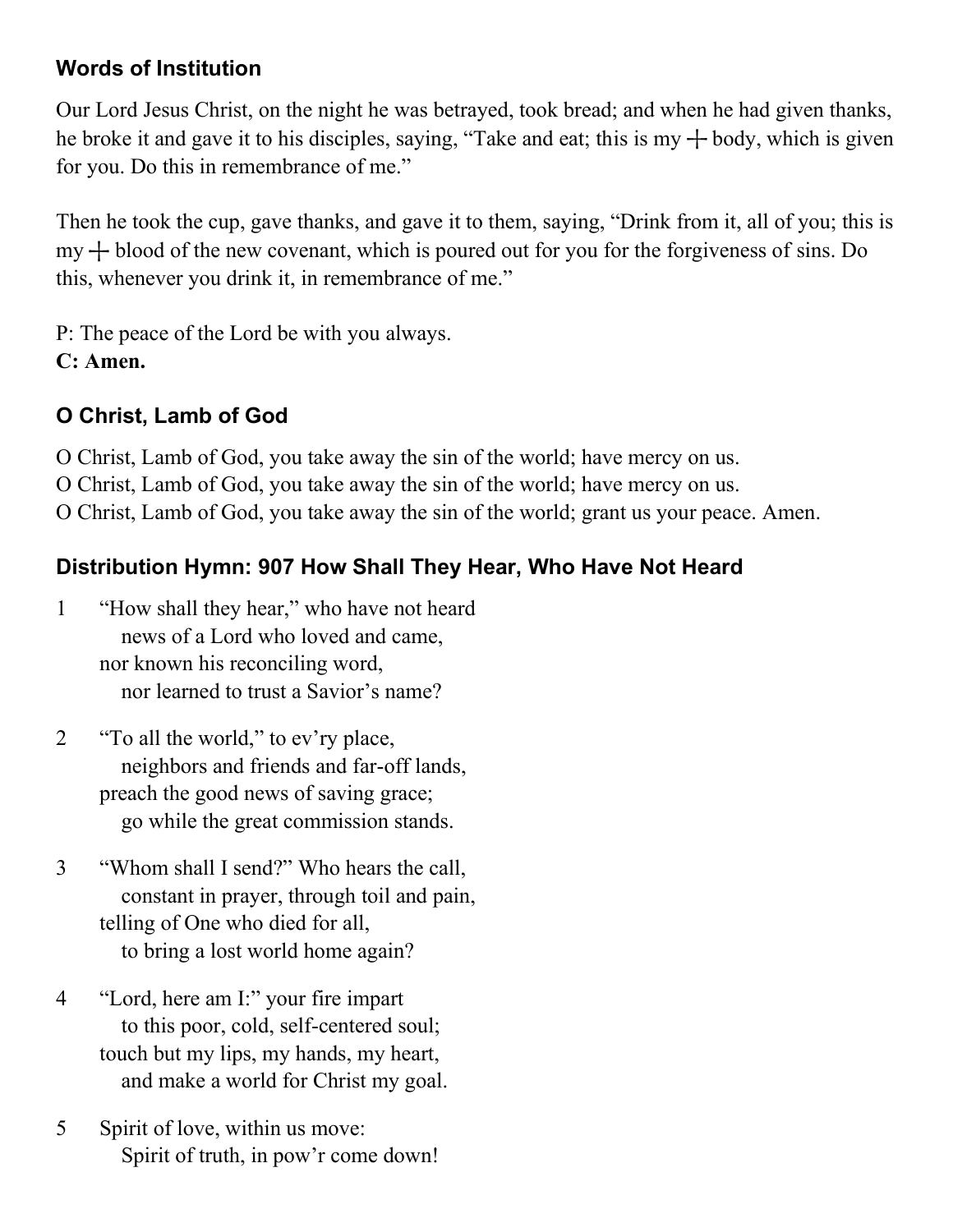So shall they hear and find and prove Christ is their life, their joy, their crown.

Text: © 1984 Hope Publishing Co. Used by permission: OneLicense no. 703297

# **Thanksgiving**

- P: Give thanks to the Lord, for he is good;
- **C: his mercy endures forever.**
- P: Whenever we eat this bread and drink this cup,
- **C: we proclaim the Lord's death until he comes.**

## **Prayer**

We give thanks, almighty God, that you have refreshed us with this saving gift. We pray that through it you will strengthen our faith in you and increase our love for one another. We ask this in the name of Jesus Christ our Lord, who lives and reigns with you and the Holy Spirit, one God, now and forever.

#### **C: Amen.**

## **Blessing**

The Lord bless you and keep you. The Lord make his face shine on you and be gracious to you. The Lord look on you with favor and  $+$  give you peace. **C: Amen.**

# **Hymn: 932 Sent Forth by God's Blessing**

1 Sent forth by God's blessing, our true faith confessing, the people of God from his dwelling take leave. The supper is ended; O be now extended the fruits of this service in all who believe. The seed of his teaching, receptive souls reaching, shall blossom in action for God and for all. His grace did invite us; his love shall unite us to work for God's kingdom and answer his call.